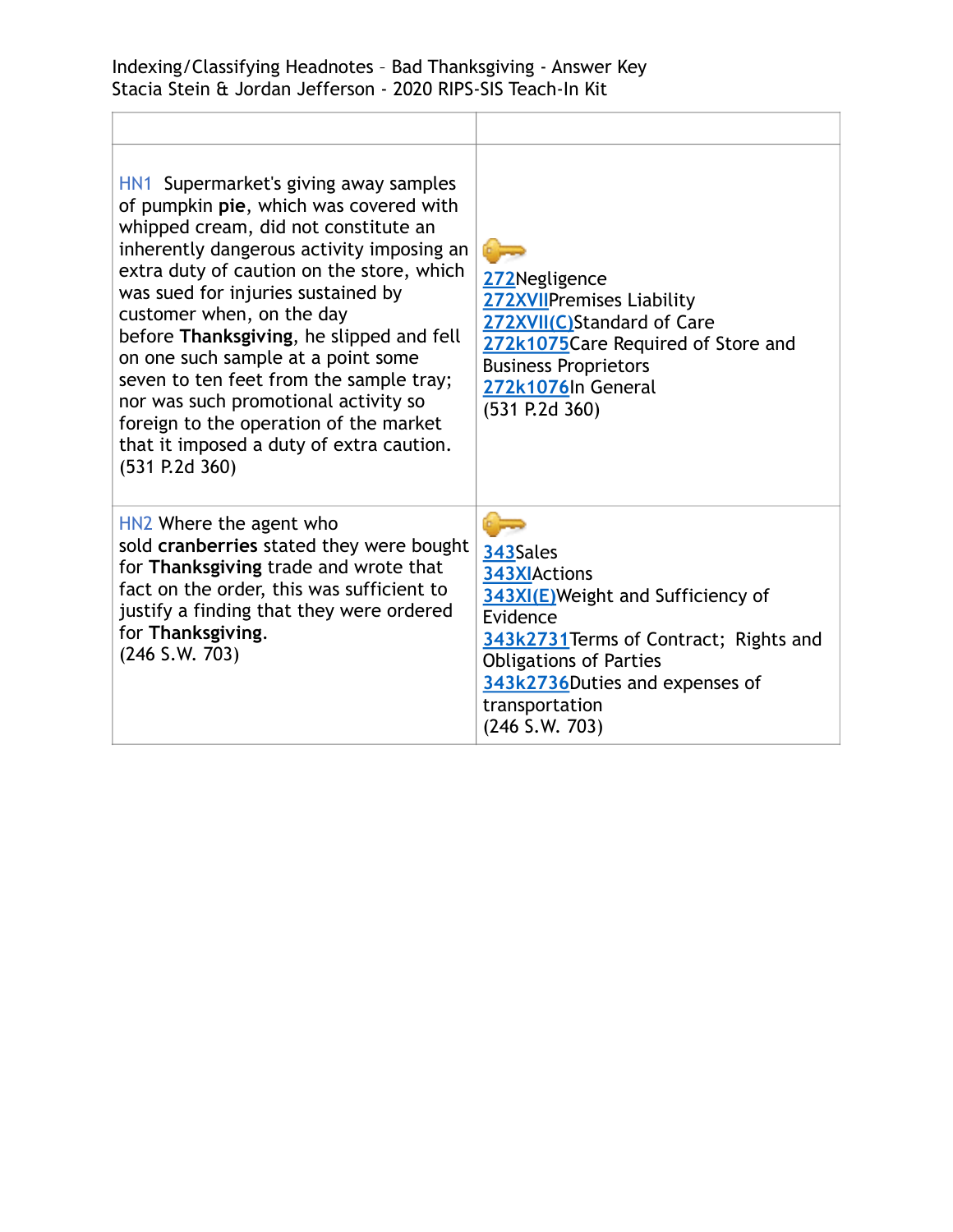Indexing/Classifying Headnotes – Bad Thanksgiving - Answer Key Stacia Stein & Jordan Jefferson - 2020 RIPS-SIS Teach-In Kit

| HN3 Where jury had deliberated for<br>three hours without reaching a verdict,<br>where the jurors stated that they did not<br>believe that further deliberation would<br>result in a verdict, where time<br>for dinner had been reached and it was<br>uncertain that a restaurant could be<br>found that could accommodate all of the<br>jurors, where the following day<br>was Thanksgiving and court was worried<br>that the women on the jury would worry<br>about their chores to prepare for the<br>following day's celebration and that a<br>clergyman on the jury might have his<br>congregation in mind, trial court did not<br>err in declaring mistrial over defendant's<br>objections, so that retrial of defendant<br>did not subject him to double jeopardy.<br>(369 A.2d 471) | 135HDouble Jeopardy<br>135HIVEffect of Proceedings After<br>Attachment of Jeopardy<br>135Hk95Mistrial or Recusal<br>135Hk98Failure of Jurors to Agree<br>(Formerly 110k185)<br>(369 A.2d 471)             |
|---------------------------------------------------------------------------------------------------------------------------------------------------------------------------------------------------------------------------------------------------------------------------------------------------------------------------------------------------------------------------------------------------------------------------------------------------------------------------------------------------------------------------------------------------------------------------------------------------------------------------------------------------------------------------------------------------------------------------------------------------------------------------------------------|-----------------------------------------------------------------------------------------------------------------------------------------------------------------------------------------------------------|
| HN4 Prison dietician's act of serving meal<br>on Thanksgiving including turkey<br>stuffing which contained turkey meat<br>was not deceptive and did not intrude on<br>religious freedom of inmate whose<br>religion proscribed eating meat.<br>(654 N.E.2d 179)                                                                                                                                                                                                                                                                                                                                                                                                                                                                                                                             | 92Constitutional Law<br>92XIIIFreedom of Religion and<br>Conscience<br>92XIII(B)Particular Issues and<br>Applications<br>92k1421 Prisons and Pretrial Detention<br>92k1425Diet; meals<br>(654 N.E.2d 179) |
|                                                                                                                                                                                                                                                                                                                                                                                                                                                                                                                                                                                                                                                                                                                                                                                             | 310Prisons<br><b>310IIPrisoners and Inmates</b><br>310II(B)Care, Custody, Confinement, and<br>Control<br>310k151 Religious Practices and Materials<br>310k154Diet and meals<br>(654 N.E.2d 179)           |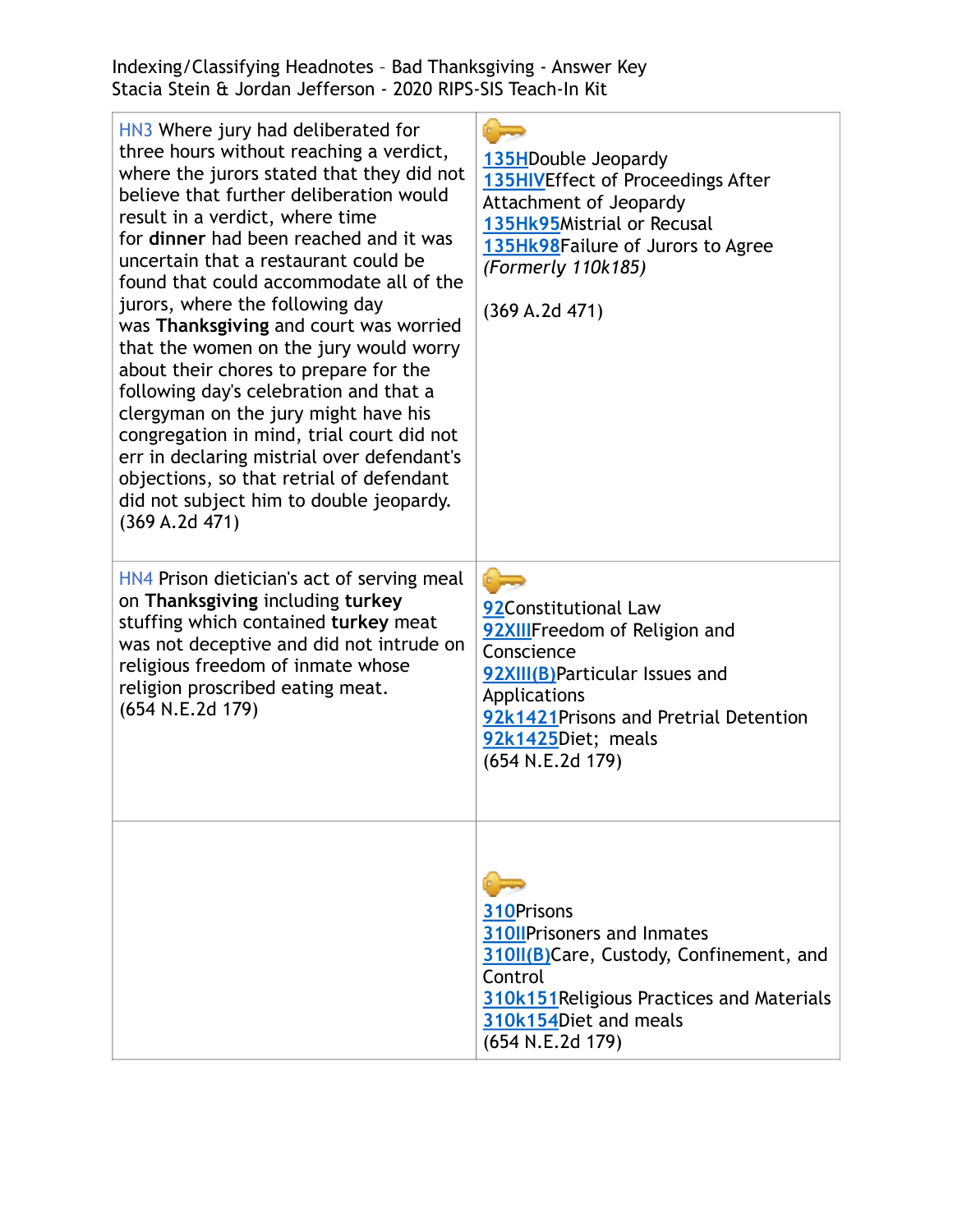Indexing/Classifying Headnotes – Bad Thanksgiving - Answer Key Stacia Stein & Jordan Jefferson - 2020 RIPS-SIS Teach-In Kit

| HN5 In poultry farmer's action<br>against turkey producer for breach of<br>contract to process<br>24,000 turkeys before Thanksgiving,<br>there was neither abuse of discretion nor<br>error of law in trial court's assessment of<br>damages based upon difference farmer<br>would have received under the contract<br>on the day after being informed of<br>processor's breach and the amounts<br>received by him after sale of 22,000 of<br>the turkeys to another processor, plus<br>loading costs normally borne by<br>breaching processor.<br>(408 A.2d 289) | 343Sales<br>343XRemedies<br>343X(B)Particular Remedies of Seller<br>343X(B)5Monetary Remedies of Seller<br>343k1988Resale Price<br>343k1991 Particular Cases and Goods<br>343k1991(4) Animals and livestock<br>(408 A.2d 289)                                                 |
|-------------------------------------------------------------------------------------------------------------------------------------------------------------------------------------------------------------------------------------------------------------------------------------------------------------------------------------------------------------------------------------------------------------------------------------------------------------------------------------------------------------------------------------------------------------------|-------------------------------------------------------------------------------------------------------------------------------------------------------------------------------------------------------------------------------------------------------------------------------|
|                                                                                                                                                                                                                                                                                                                                                                                                                                                                                                                                                                   | 343Sales<br>343XRemedies<br>343X(B)Particular Remedies of Seller<br>343X(B)5Monetary Remedies of Seller<br>343k2003Additional or Incidental<br><b>Damages</b><br>343k2005Expenses connected with<br>delivery, transportation, care, and<br>custody of goods<br>(408 A.2d 289) |
| HN6 Evidence that turkey seller received<br>no complaints of illness before or after<br>Thanksgiving period during which turkey<br>was sold to buyers was irrelevant in<br>buyers' action alleging negligence that<br>caused salmonella.<br>(353 S.E.2d 922)                                                                                                                                                                                                                                                                                                      | 178Food<br>178k25Liability for Injuries<br>178k25.24Admissibility<br>(353 S.E.2d 922)                                                                                                                                                                                         |